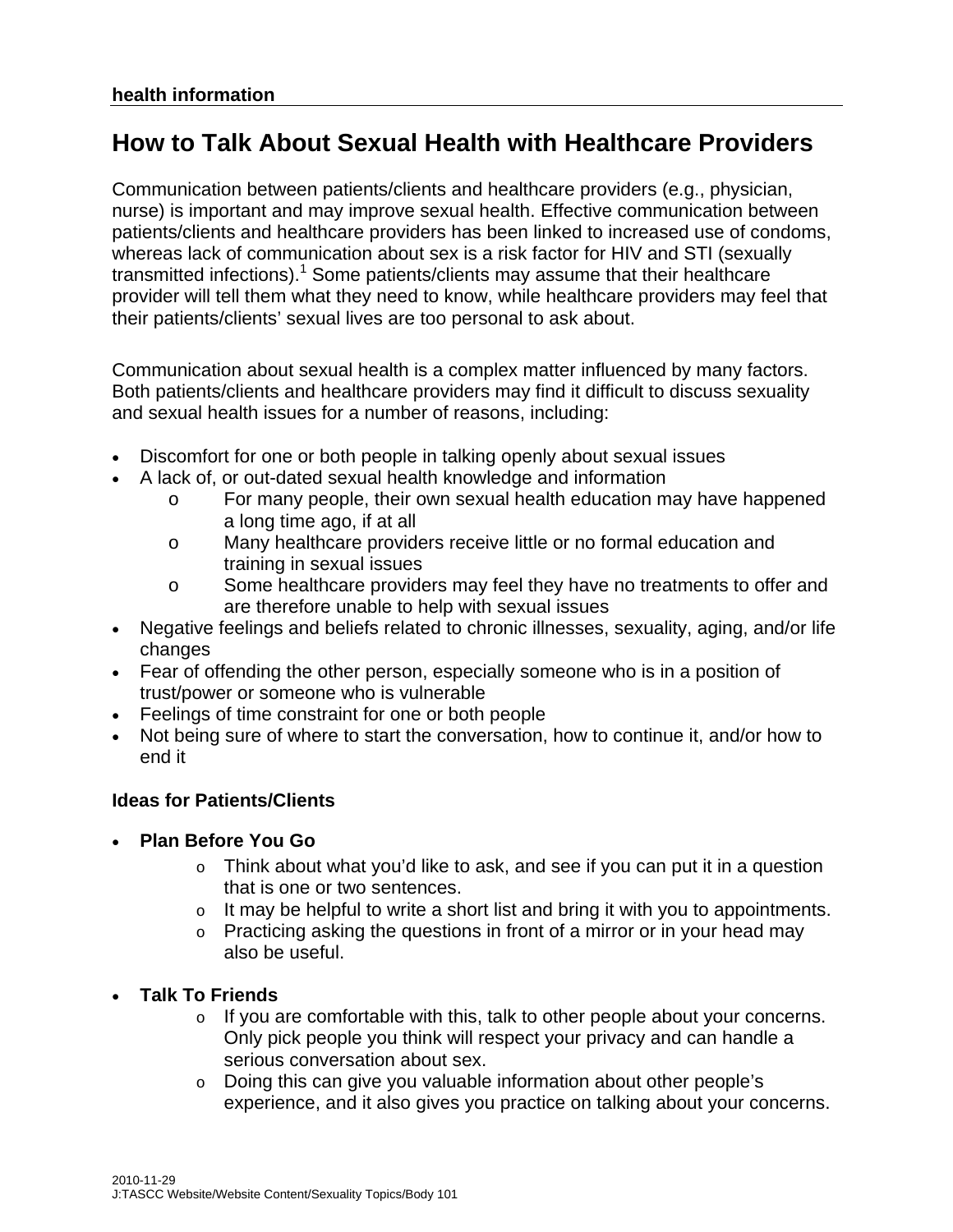## • **Find out More Information**

- $\circ$  If you have concerns, or are worried about a sexual matter, look up some information on your own first. You can bring what you've read in with you, or use your health professional to explain anything that may not be clear.
- o You can find reliable information on sexual health issues at the following websites (which also have useful links)
	- [www.calgaryhealthregion.ca/programs/sexualhealth](http://www.calgaryhealthregion.ca/programs/sexualhealth)
	- [www.cfsh.ca/](http://www.cfsh.ca/)
	- [www.goaskalice.columbia.edu/](http://www.goaskalice.columbia.edu/)
	- [www.sexualityandu.ca/home\\_e.aspx](http://www.sexualityandu.ca/home_e.aspx)
	- [www.tascc.ca](http://www.tascc.ca/)

## • **Ask About Confidentiality**

- o Healthcare providers are required to keep communications with patients/clients confidential, but it doesn't mean they always will.
- o It's a good idea to ask your healthcare provider what their rules of confidentiality are, and to let them know that you want the conversation to be private, even if your healthcare provider also sees your partner or spouse as a patient.

## • **Be Prepared for Their Discomfort**

- o We tend to project a lot of expectations on healthcare providers. But like anyone else, a healthcare provider may be uncomfortable talking about sex with you. This doesn't mean that you can't do it, and it doesn't mean that they can't be helpful to you. Being prepared for a little bit of awkwardness will guard against you backing out at the last minute.
- $\circ$  Remember that a healthcare provider is human, too and they may have anxieties about discussing sexuality with patients/clients because of their need to maintain appropriate boundaries with their patients/clients or even because they have sexual issues themselves. Just make sure not to take it personally or as a judgment on you if a healthcare provider becomes uncomfortable.
- $\circ$  Medical and nursing school courses on sexual anatomy and human sexuality are relatively recent and are not addressed in all programs. Don't take no for an answer, even if you have to ask your healthcare provider for a referral to someone who can answer your questions!

#### • **Involving Your Partner**

- $\circ$  If you are in an intimate relationship, work on talking with your partner about sexual concerns and questions. Finding out information together may be helpful.
- o Consider going together to an appointment with your healthcare provider, so that one person can ask the questions and the other person can help remember the answers. It may be useful to have one person take notes.
- $\circ$  It is important to let your healthcare provider know about any relevant information from your sexual past, as well as discuss the importance of your sexuality and sexual relationship.